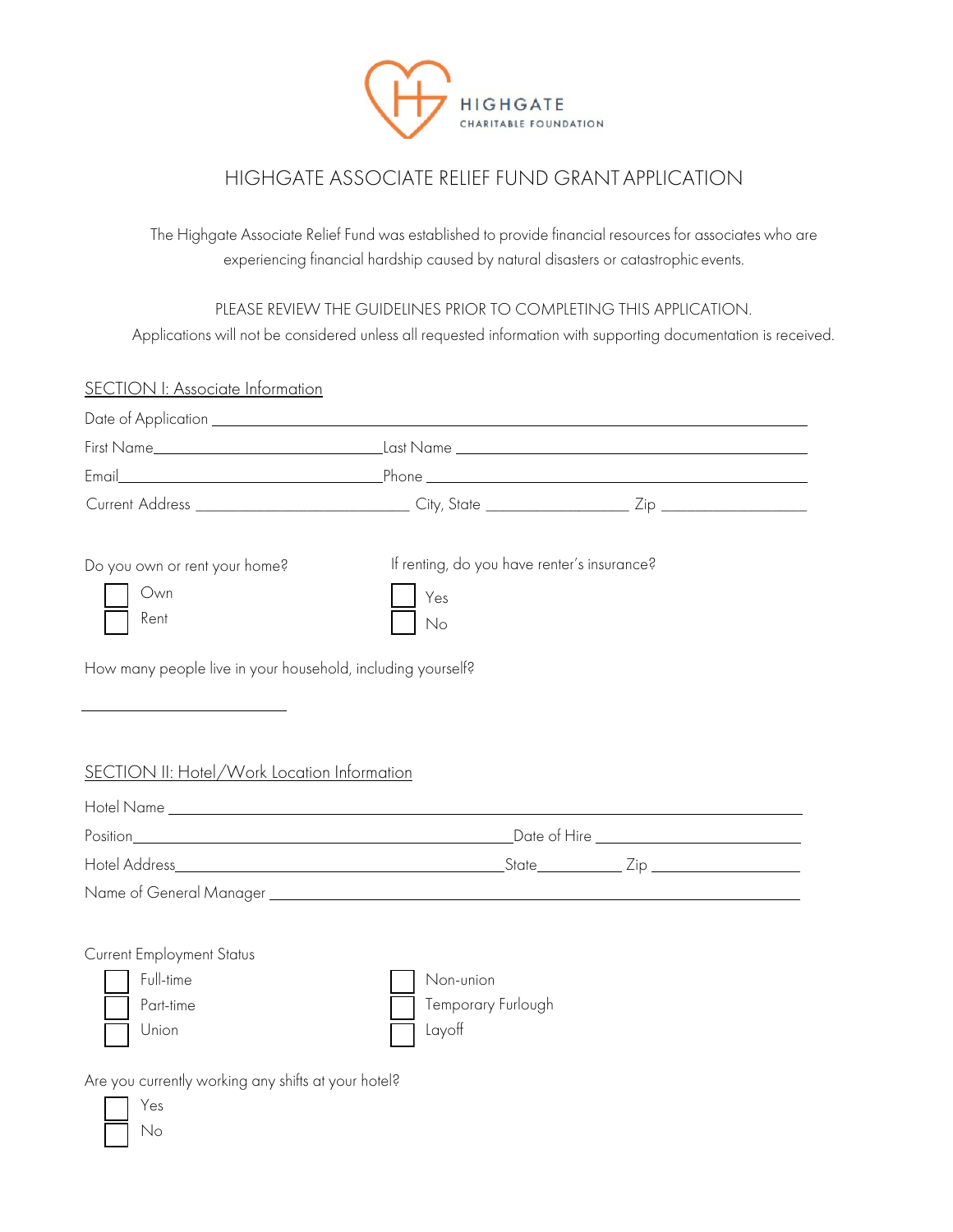## SECTION III: Statement of Need (DO NOT LEAVE BLANK)

Describe your personal situation and the assistance needed most at this time (rent, food, utilities, mortgage, car repairs, etc.) and the amount of funds needed. Your manager can assist you with this and may submit the application on your behalf if necessary. Please include details and attach any appropriate supporting documentation.

Is your need related to loss/damage of personal property?

Are your losses/damage covered by insurance?

| Ś |
|---|
|   |

Name of Insurance Company: \_\_\_\_\_\_\_\_\_\_\_

\*Documentation of loss/claim is required. Please attach with your application.

Have you requested assistance from Highgate Associate Relief previously?

| S<br>Э |
|--------|
|        |

If yes, when did you submit yourapplication?

Was your request approved?

o Yes No

If yes, how much did you receive?

## SECTION IV: Statement of Other Financial Resources (DO NOT LEAVE BLANK)

Please list the financial resources currently available to you, including, but not limited to, the following. Report amounts for the household, not just you as the applicant. This information will help the Selection Committee ensure those with the greatest need receive help.

Are you currently, or have you previously received financial assistance, outside of Highgate Associate Relief?

| S<br>× |
|--------|
|        |

If yes, please specify the type of aidreceived:

If yes, how much did you receive?